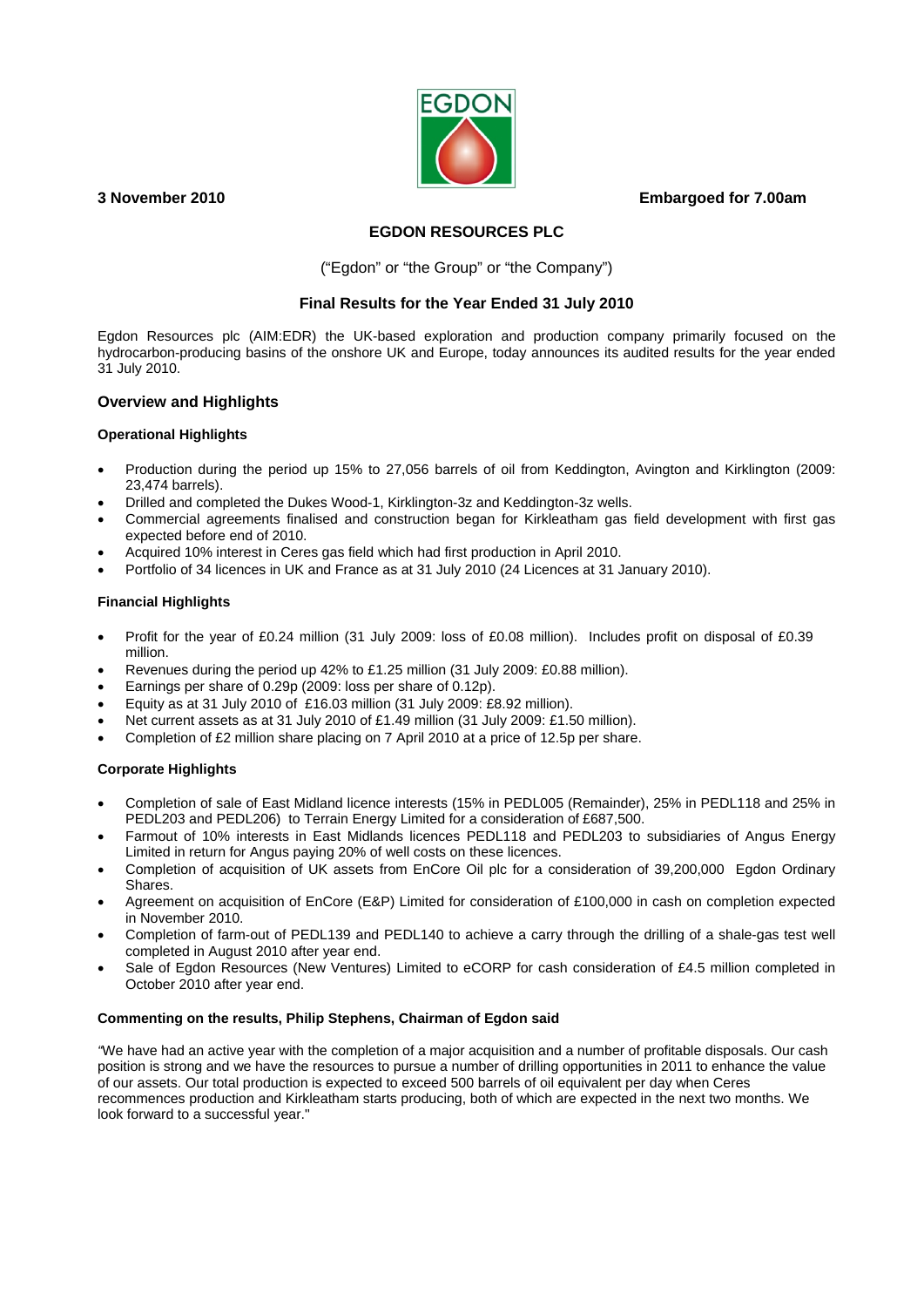For further information please contact:

| Egdon Resources plc<br>Mark Abbott                                                 | 01256 702292  |
|------------------------------------------------------------------------------------|---------------|
| <b>Buchanan Communications</b><br>Richard Darby, James Strong, Gabriella Clinkard  | 020 7466 5000 |
| Nominated Adviser and Broker - Seymour Pierce<br>Jonathan Wright, Richard Redmayne | 020 7107 8000 |

## **Chairman's Statement**

I am pleased on behalf of the Board to be able to report good progress in the year ended 31 July 2010. This has been achieved as a result of a combination of drilling and corporate activity involving both acquisition and disposal. Production in the year grew by 15 per cent over the previous year and is set to grow significantly in the coming year as a number of our fields come on stream. Our current cash position is strong, mainly as a result of the receipt post the reporting period in October 2010 of £4.5 million from the disposal of two of our French exploration licences. In a change to our existing strategy we are therefore looking to finance a more aggressive exploration programme in the coming period, targeting the higher potential prospects within our portfolio.

#### **Financial**

Revenue for the year ended 31July 2010 was £1,251,676 (2009 - £880,127) and profit after tax was £235,000 (2009 – loss of £83,000), which includes a profit of £389,000 from the sale of a number of licence interests. Net current assets as at 31 July 2010 were £1.49 million (2009 - £1.50 million) and Equity as at 31 July 2010 was £16.03 million (2009 - £8.92 million). In line with last year the Directors do not currently recommend the payment of a dividend.

#### **Corporate Activity**

We have had an active year on the corporate front.

In December 2009, we sold a proportion of our interests in four licences in the East Midlands to Terrain Energy for £687,500. In the same month we also farmed out further interests in two of these licences. We have retained a majority interest in all these licences, all of which are operated by us.

On 28 July 2010 we finally completed the acquisition of a package of UK assets from Encore Oil plc ("Encore"), having gained shareholder approval in April 2010. The assets acquired are a good strategic fit with our own portfolio and importantly include a 10 percent interest in the Ceres gas field located in the Southern North Sea which, when production recommences, will produce around 200 barrels of oil equivalent per day ("boepd") net to Egdon. The consideration for this acquisition was satisfied by the issue of 39.2 million new ordinary shares of Egdon giving Encore a holding in our shares of just under 30 per cent.

Since the year end, we have completed the sale of some of our French interests for £4.5 million in cash to eCORP Oil and Gas UK Limited ("eCORP"). The interests involved are early-stage exploration projects and the sale of them significantly enhances our balance sheet. Importantly we have the opportunity of participating in any drilling success which eCORP may have with these licences by way of back-in options.

#### **Production**

In spite of disruptions caused by the severe winter weather and various unavoidable production shutdowns due to drilling and development operations, we achieved a 42 per cent increase in revenue with total oil production in the year up 15 per cent to 27,056 barrels, mainly from Keddington and Avington.

The drilling and completion of a new horizontal well at Keddington has proved to be a great success with production from June through August 2010 averaging nearly 200 barrels of oil per day ("bopd") (gross). Significant gas flow has also occurred and plans are being developed to use this gas to generate electricity for export to the grid during 2011, thus providing a further income stream. Considering we originally purchased Keddington for only £250,000 it has proved to be a highly profitable asset and plans are under consideration to drill a further well to increase production as a priority early in 2011.

Avington has continued to produce in line with expectations during the period averaging around 70 bopd (gross). We plan to restore the Avington-2z horizontal well to production prior to the end of 2010, which should result in increased overall production.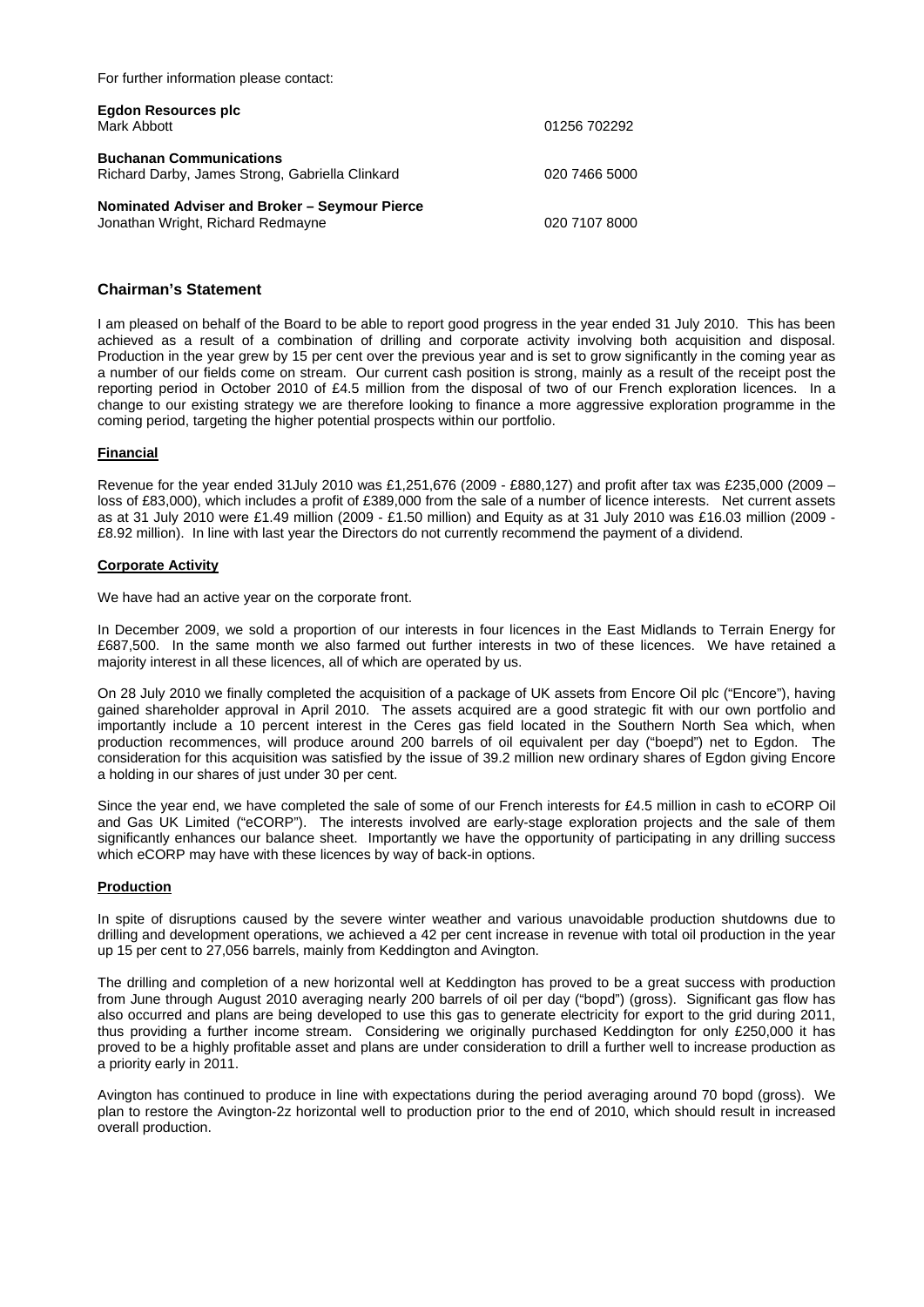Construction operations are well advanced to connect our first operated gas field at Kirkleatham to the Wilton petrochemical plant with production start up expected to be achieved by the end of 2010. Production of over 300 boepd net to Egdon is expected.

As already mentioned, we acquired during the year a 10 per cent interest in the Ceres gas field from EnCore. The field initially came on stream in April and we derived our proportion of the income at that time. Unfortunately, the field has largely been shut-in since May owing to issues with the BP operated infrastructure down-stream of the field. This has been very frustrating for us, but we are confident that production will recommence by the end of 2010 on completion of the maintenance work and our share of the production should amount to 200 boepd.

With Kirkleatham and Ceres on production we hope to exceed our long held oil and gas production target of 500 boepd net to Egdon by around the end of 2010.

#### **Exploration**

Our best estimate of our prospective resources as at 31 July 2010 in UK and France is over 295 million barrels of oil equivalent. This represents significant upside potential for a company of Egdon's size and we have an active exploration and appraisal drilling programme planned for the coming year. In the UK, wells are planned in Hampshire, Dorset, Surrey and Lincolnshire. Further details of our drilling plans are set out in the Operational Review which follows this statement.

In France, which remains a key focus for Egdon, we plan to acquire seismic information on our very large Audignon gas prospect and in our Pontenx Permit with a view to drilling on both in 2012. Alongside the UK assets acquired from EnCore, we are also in the process of acquiring interests in the Eastern Paris Basin and the South East Basin and drilling is planned during 2011 in the Paris Basin.

#### **Outlook**

Our fundamental strategy is to build a strong revenue stream from the production of oil and gas in order to finance the drilling of exploration, appraisal and production wells and thereby enhance the value of our assets. We feel that we have achieved much in the year under review and production should exceed the equivalent of 500 barrels per day once Kirkleatham and Ceres are on production around the turn of the year. Our cash position is strong and forecast cash flow is positive. Our shareholders have been patient in the light of the delays which have occurred in our production forecasts and we thank them for their forbearance.

Keddington has been a success and we have the opportunity in 2011 to maximise the potential of this site through further drilling. We are looking to participate in at least four wells in the period to July 2011.

We also aim to continue to build further shareholder value by strengthening the breadth and quality of our asset holdings through ongoing technical screening and acquisition of new licences, either directly via licence applications or through targeted acquisitions.

We are pleased to welcome Alan Booth to our Board as a non-executive director. Alan is chief executive of EnCore Oil plc and is a highly experienced and respected member of the UK oil and gas industry and we look forward to his valuable input to the development of our business.

On behalf of the Board I would like to thank our hard working and dedicated staff for their endeavour during the year and with their help we expect to be able to report continued progress in the coming year.

Philip Stephens Chairman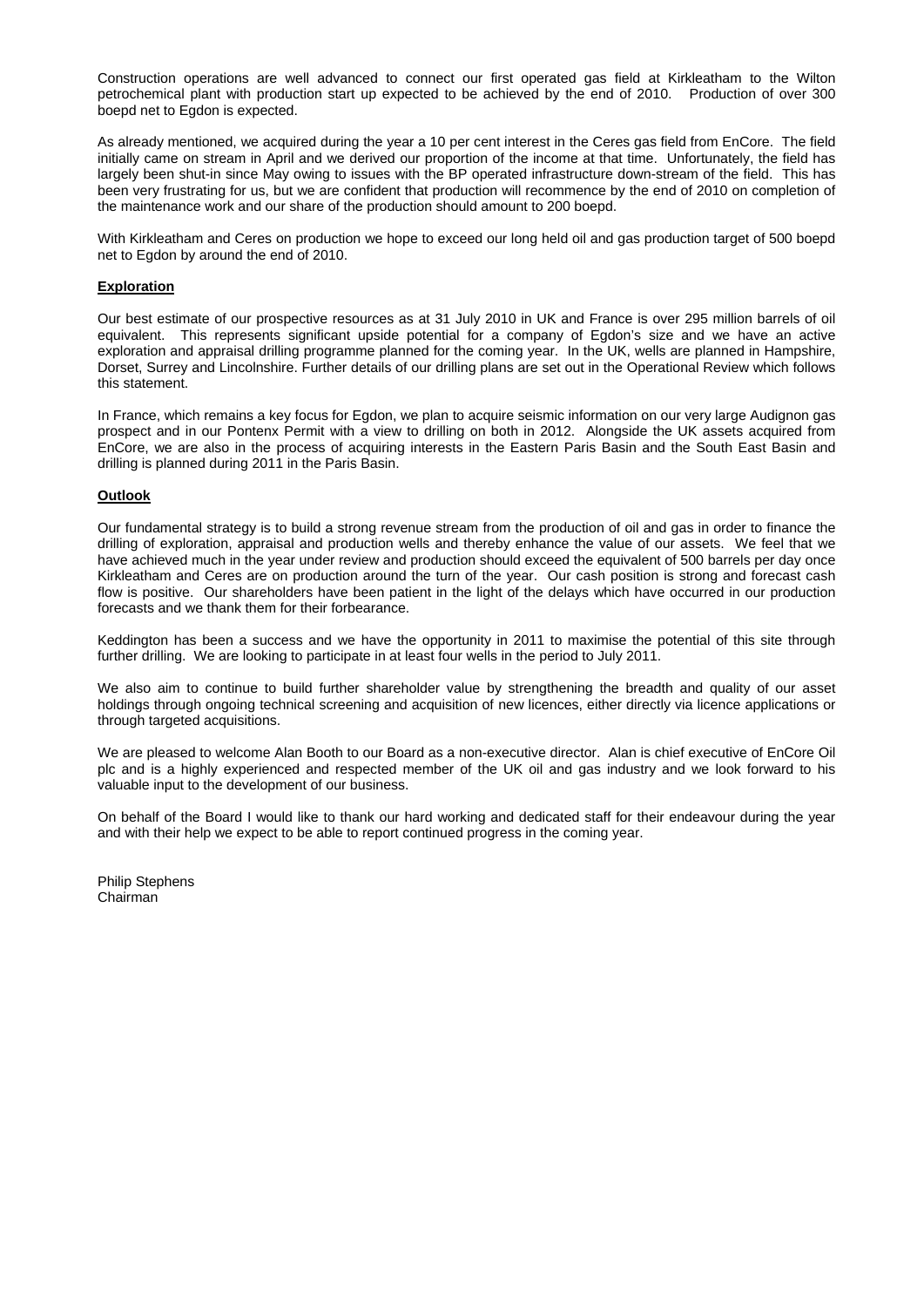## **Managing Director's Operational Review**

Egdon has a focus on onshore operations in Europe, currently having two geographical operating segments; the UK and France. In a change to our previous strategy we now plan to target more of the Company's resources on exploration and we will look to focus on a fewer number of higher-potential projects – those with the biggest potential impact on shareholder value.

## **UK**

At the end of the period Egdon held interests in twenty nine licences UK onshore and one licence offshore in the Southern North Sea. During the year the acquisition of assets from EnCore added nine additional licences to our UK portfolio. A further onshore UK licence round is expected early in 2011 and Egdon intends to participate in the round in a focused manner.

#### **Producing Assets**

#### Keddington (PEDL005(Remainder) – 75% operated interest)

The Keddington oil field in Lincolnshire produces oil and associated gas from two sandstone intervals of Carboniferous age at a depth of around 2,200 metres. The Keddington-3 and subsequent 3z sidetracks, which were drilled during April 2010, encountered a combined total of 235 metres of sandstones in the productive Unit 1 and Unit 2 reservoir intervals. The well was placed on production on 7 June 2010 and has been free-flowing oil and significant quantities of gas since this time. Production to end August 2010 averaged 193 bopd and 0.7 million cubic feet of gas per day ("mmcfg/d"). Total Production net to Egdon during the period was 15,146 barrels of oil.

We are developing plans for on-site electricity generation with a view to adding an additional revenue stream during 2011. A revised field model is being developed to update recoverable oil and gas reserves and define sustainable flow rates to enable the sizing of generation and export infrastructure. It is anticipated that a further horizontal sidetrack will be drilled early in 2011 utilising the Keddington-1z well as a donor well. The currently estimated proven and probable reserves of 0.30 million barrels of oil ("mmbo") are expected to be upgraded on completion of the current work.

The potential utilisation of the gas discovered in the underlying Namurian sandstones and the early drilling of the contiguous Louth Prospect (1.25 mmbo Net Egdon best estimate prospective resources) will be considered to maximise the value of the greater Keddington area.

#### Avington (PEDL070 – 36.67% non-operated interest)

The Avington oil field in Hampshire produces oil from the Great Oolite limestone reservoir of Middle Jurassic age. Permanent production facilities were installed at Avington during September and October 2009 and the field has produced a total of 9,069 barrels (net Egdon) from the Avington-3z well during the period. The Avington-2z horizontal well is expected to be returned to production prior to year end which should result in increased production. A decision on drilling the Avington northern fault block is to be made in 2011. Net Egdon proven and probable reserves are estimated at 0.12 mmbo.

#### Kirkleatham (PEDL068 – 40% operated interest)

The Kirkleatham gas field, near Redcar, is a stratigraphically trapped gas accumulation in a Permian age limestone reservoir, discovered in 2006 by the Kirkleatham-4 exploration well. Gas was discovered at a depth of around 800 metres and tested at rates of up to 5 mmcfg/d. Significant progress has been made during the year with all planning, commercial and regulatory approvals now in place. Construction operations are well advanced and it is expected to begin production at total rates of 5 to 6 mmcfg/d (830 to 1000 boepd) by the end of 2010. Net Egdon best estimate contingent resources are estimated at 2.03 billion cubic feet of gas ("bcf"). Further drilling will be considered in 2011 if the production data indicates the presence of more extensive gas reserves. The option exists to convert the Kirkleatham field into a gas storage facility once the gas reserves are depleted.

#### Ceres (P.1241 - 10% non-operated interest)

The Ceres Gas Field in Southern North Sea block 47/93 initially came on stream in April 2010, with horizontal well 47/9c-11X producing at the predicted rates of around 20 million cubic feet of gas per day from the Lower Permian Leman Sandstone reservoir interval. However, recurring infrastructure issues resulted in limited production during the period and as reported the field is currently shut-in awaiting completion of extended maintenance and repairs to the Cleeton Platform by the operator BP. It is currently anticipated that these works will be completed and production will re-commence around year-end with expected production of around 1.2 mmcfg/d (200 barrels of oil equivalent per day ("boepd")) net to Egdon. Net Egdon proven and probable gas reserves are estimated at 3.7 bcf.

#### Eakring-Dukes Wood-Kirklington (PEDL's 118, 203 – 65% operated interest)

The Kirklington oil field, located in Nottinghamshire, has two Carboniferous age oil bearing units at around 650 metres depth. Production from the Chatsworth Grit re-commenced on 28 July 2009. The Kirklington-3 sidetrack was drilled in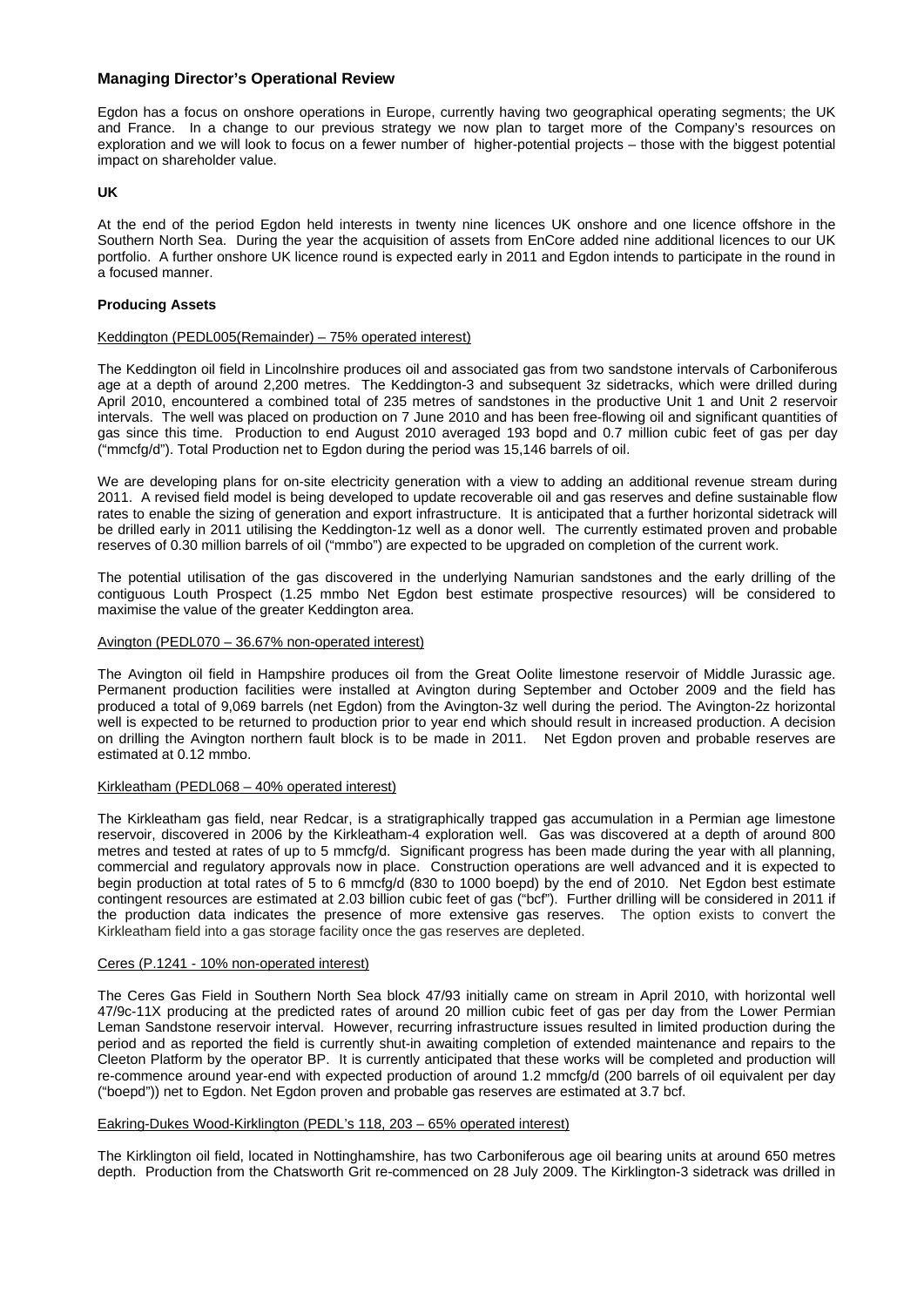February 2010 but encountered the reservoir below the oil water contact and was abandoned. The subsequent Kirklington-3z sidetrack encountered a thinned Chatsworth Grit interval and was completed for production. Total production during the period was 1,878 barrels net to Egdon.

The Eakring-Dukes Wood abandoned oil field, located in Nottinghamshire, was discovered in 1939 and produced from a number of shallow sandstone reservoirs of Carboniferous age from 1940 until 1966. Egdon have identified potential to rejuvenate the field. The Dukes Wood-1 appraisal well was drilled in January 2010 and tested over a six month period from three separate zones producing a total of 963 barrels of oil net to Egdon. The Ashover Grit Unit 5 ("AG5") had the best results with potential to produce at rates of around 20 bopd along with significant water production.

Egdon are considering the dual completion of the Dukes Wood-1 well for oil production from the AG5 and water disposal into the Sub Alton Crawshaw interval. It is planned to operate the well as part of a combined Eakring-Dukes Wood-Kirklington production unit to maximise value.

#### **Appraisal**

Egdon has a number of appraisal and development projects within its UK portfolio capable of adding further production and revenues. Whilst progressing all assets the key focus for the coming year will be on the following projects.

#### Westerdale/Ralph Cross (PEDL068 – 40% operated interest)

The Westerdale/Ralph Cross gas accumulation, in North Yorkshire, has been tested by two wells; Ralph Cross-1 (1996) and Westerdale-1 (2006), which demonstrated the presence of gas in a fractured Permian limestone reservoir. Egdon's recently completed evaluation of the structure has defined a significant potential gas volume which is capable of being commercially developed via off-site electricity generation. A planning application will be developed for a further appraisal well on the structure over the coming year. Net Egdon best estimate prospective resources are 6.2 bcf.

#### Markwells Wood (PEDL125 – 10% non-operated interest)

The Markwells Wood-1 appraisal well in Hampshire, will target a possible eastern extension of the Horndean oil field which produces from the Middle Jurassic Great Oolite reservoir. The operator, Northern Petroleum (GB) Limited, has now advised that drilling operations are expected to commence prior to the end of 2010. Net Egdon best estimate prospective resources are estimated at 0.32 mmbo.

#### Waddock Cross (PL090 – 45% operated interest)

The Waddock Cross oil field, located in Dorset, has two wells which are completed for production from the Jurassic Bridport Sandstone formation at a depth of 660 metres. Testing operations at the Waddock Cross oil field, in Dorset, were deferred during 2010 and are now planned to commence in the first quarter of 2011. A successful outcome of the testing could lead to full field development in 2012. Net Egdon most-likely reserves are 0.6 mmbo.

#### **Exploration**

Egdon has a significant portfolio of exploration prospects in the UK and will progress evaluation of all of these. However, the following three UK exploration projects have been high-graded for the coming year due to their potential impact.

#### Holmwood (PEDL143 – 38.4% non-operated)

A well is planned for 2011, conditional upon planning approval, on the Holmwood Prospect, located in Surrey, which has net Egdon best estimate prospective resources of 16.6 bcf and is located between known gas and oil accumulations. The licence has been extended to October 2012 in light of delays in the planning process.

#### Sherwood Sandstone Oil Play (PL090 & PEDL237 – 45% operated interest)

Significant exploration potential has been identified in the Sherwood Sandstone play within Egdon's Dorset licences. A planning application is ready for submission for the Winfrith Prospect which has net Egdon best estimate prospective resource potential of 1.64 million barrels of oil and would de-risk larger prospects to the west with mapped net Egdon best estimate prospective resource potential of 31.5 mmbo. We will make a decision on further 3D seismic acquisition over the Winfrith prospect during 2011 prior to submission of a planning application for a Sherwood Sandstone exploration well.

#### Biscathorpe (PEDL253 – 60% operated interest)

Oil was discovered but not tested in a thin Carboniferous sand in a 1987 well on the Biscathorpe Prospect, in Lincolnshire. It is expected that the sands will thicken off the crest of the structure as observed elsewhere in the basin. This large prospect is defined by 3D seismic data and could contain net Egdon high estimate prospective resources of up to 25 mmbo if the sands are stratigraphically trapped. A suitable drilling site is currently being sought and a planning application should be submitted early in 2011.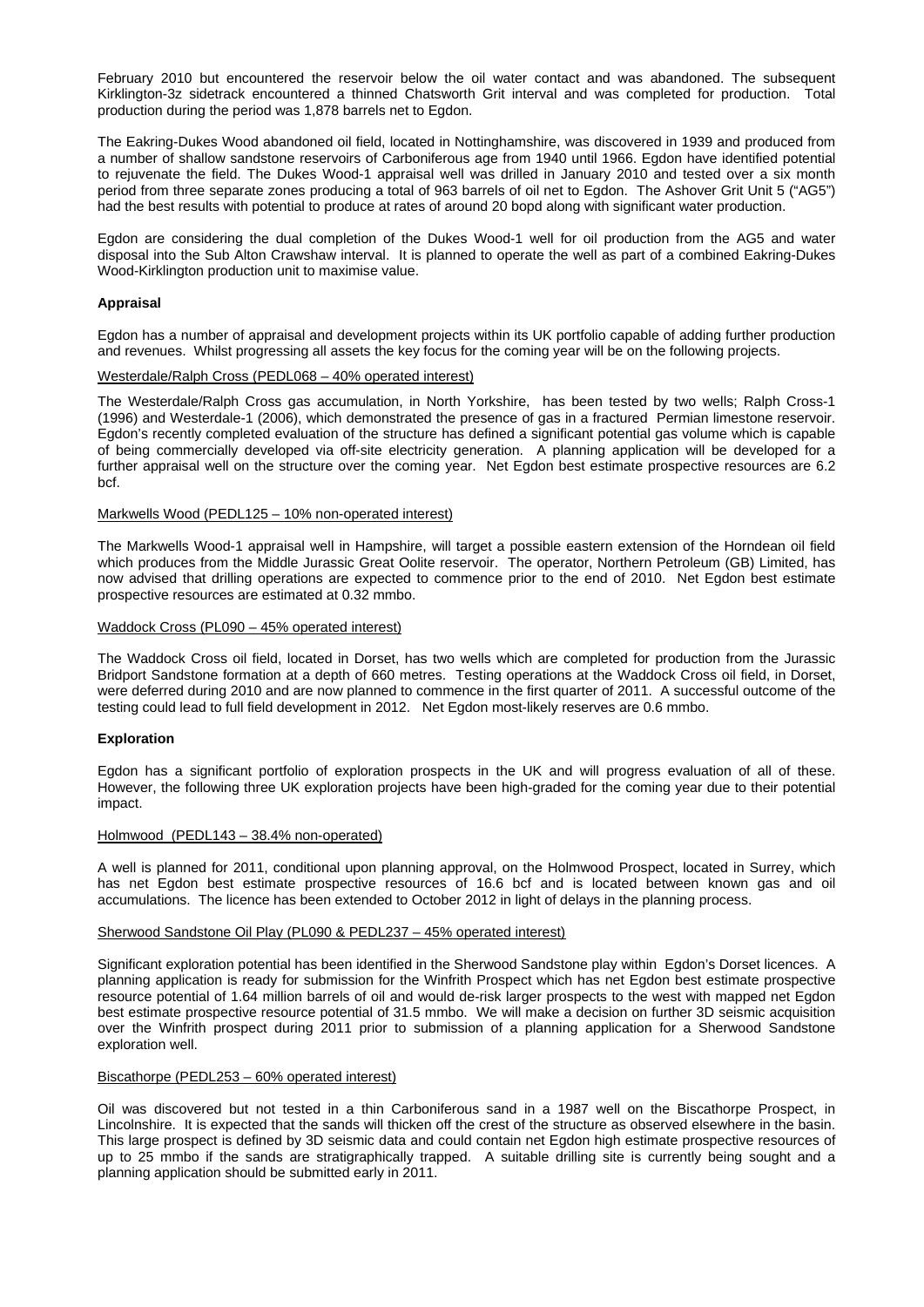Drilling is also expected during the coming year on the Havant Prospect (PEDL256 – Egdon 7.5% non-operated interest) and at Nooks Farm (PEDL141 – 46% farmed-out interest). We also intend to acquire seismic data in a number of our East Midlands licences to further define prospects prior to decisions on drilling.

#### **France**

France remains a key focus for Egdon and the past year has seen significant developments with the Company's French assets. At the end of the period Egdon held interests in four French permits. Completion of the sale of the Company's interests in Gex and Navacelles to eCORP occurred during October. We are currently awaiting government approval for the acquisition of EnCore (E&P) Ltd. which holds interests in two further licences (Mairy and Nimes) and also for the award of the Donzacq Permit.

Activity in France during the coming period will concentrate on evaluating the high potential Audignon Prospect and developing drillable prospects in the Pontenx Permit through the acquisition of new seismic data.

#### Audignon Prospect (St Laurent – 33.423% operated)

The St. Laurent Permit has been granted an extension to August 2013. St Laurent contains the high impact Audignon Prospect (Net Egdon best estimate prospective resources of 896 bcf), on which seismic acquisition is planned for 2011 with a view to drilling in 2012. A farm-in partner will continue to be sought for the drilling phase for this "company making" size prospect. We also anticipate award of the adjacent Donzacq Permit later in 2010 which contains a possible western extension of Audignon and also the adjacent Bastennes-Gaujaq Prospect.

Further work will also be undertaken during the coming year on the Grenade and Mimizan Nord heavy oil fields to determine our future strategy for these assets.

Completion of the acquisition of EnCore (E&P) Limited is expected shortly and will add the Mairy Permit in the Eastern Paris Basin and the Nimes Permit in the South East Basin to our assets. A well is planned in 2011 in the Mairy Permit.

#### **Non-Conventional Resources**

There has been growing interest in non-conventional oil and gas resources, particularly shale-gas and oil-shale. Egdon has looked to add value in this area by leveraging its extensive onshore acreage position. In the UK we have concluded a farm-out of two East Midlands licences (PEDL139 & 140) to achieve a 13.5% carried interest through the drilling and testing of a deep shale-gas exploration well in the Gainsborough Trough where trillions of cubic feet of gas ("TCF") resources may be present.

In France, the sale to eCORP was largely driven by the non-conventional potential of the Gex and Navacelles permits and in addition to the cash payment Egdon retains access to up-side through back-in options. Egdon holds a 9% backin option on the Navacelles Permit where eCORP are hoping to drill the first well by the end of 2011.

The Mairy Permit has also been identified by the Toreador/Hess group as having oil-shale potential similar to the highly productive Bakken Shale of the US Williston Basin. This may be evaluated through drilling during 2011.

We will continue to review our strategy for non-conventional resources and look for the best way to maximise shareholder value from these developing plays which could include farm-outs, sales or spin-offs of these assets.

#### **2010-2011 Work Programme**

We will continue to progress the evaluation of all our projects during the coming year although financial and manpower resources will be focused on those assets that best fit our strategic objectives. Egdon is entering a more active operational period and we expect to commence drilling at Markwells Wood-1 during the current quarter with further drilling in 2011 anticipated at some or all of Keddington-4, Havant-1, Holmwood-1, Westerdale/Ralph Cross, Biscathorpe-1, Winfrith-1 and Nooks Farm with final timing dependent upon planning and rig availability. In France drilling in the Mairy Permit is expected during 2011 as is a well on the Navacelles Permit where we have a 9% back-in option.

The increased level of drilling activity combined with the expected growth in UK production means that the coming year could be transformational for Egdon.

Mark Abbott Managing Director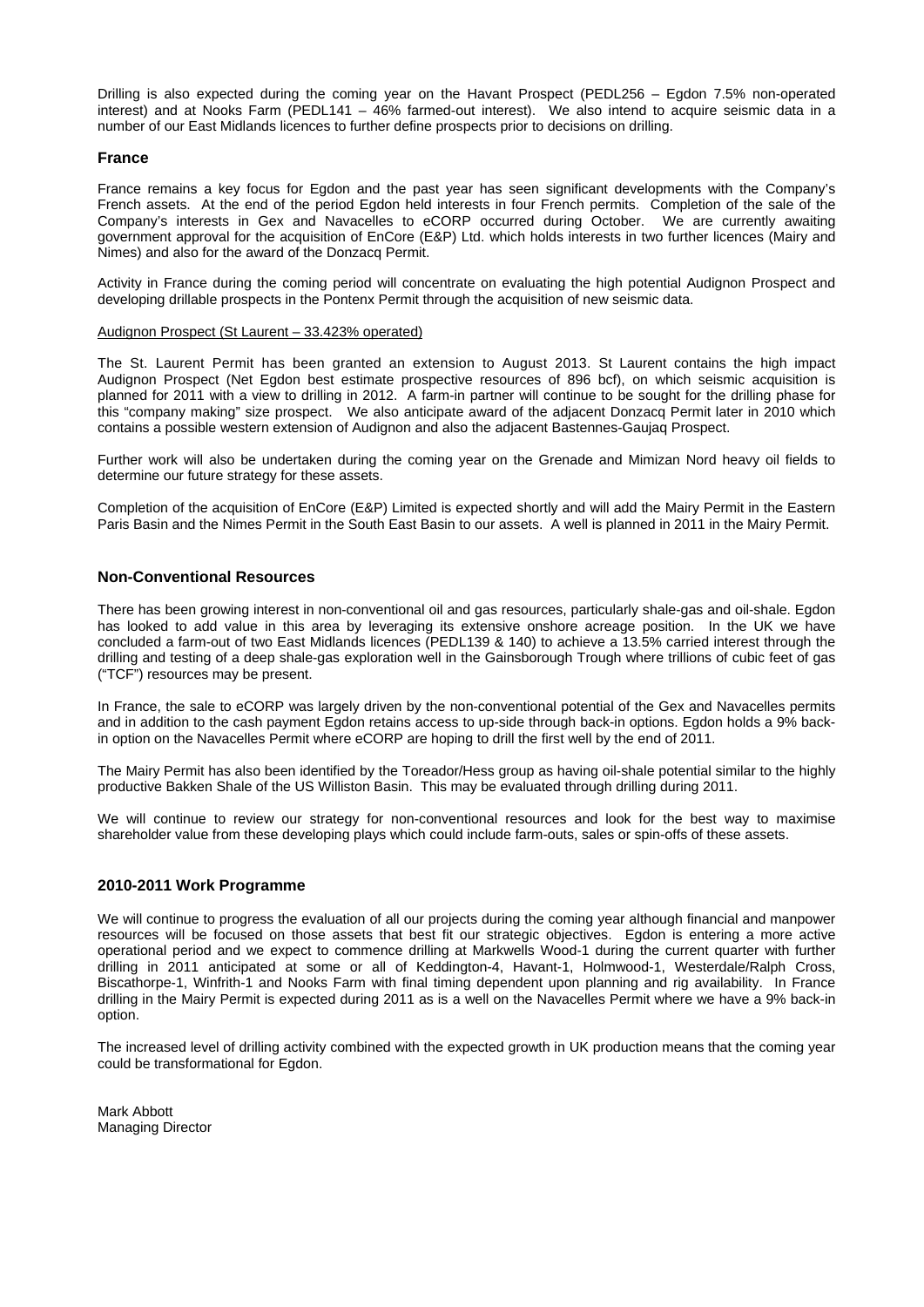## **EGDON RESOURCES PLC CONSOLIDATED STATEMENT OF COMPREHENSIVE INCOME FOR THE YEAR ENDED 31 JULY 2010**

| 2010                                                                                                 | 2009       |
|------------------------------------------------------------------------------------------------------|------------|
| <b>Notes</b><br>£                                                                                    | £          |
| <b>Continuing operations</b>                                                                         |            |
| Revenue<br>1,251,676                                                                                 | 880,127    |
| (64, 786)<br>Cost of sales - exploration costs written off and pre-licence costs                     | (151, 620) |
| Cost of sales - other<br>(819, 133)                                                                  | (678, 895) |
| <b>Total cost of sales</b><br>(883, 919)                                                             | (830, 515) |
| 367,757<br><b>Gross profit</b>                                                                       | 49,612     |
| (668, 347)<br>Other administrative expenses                                                          | (480, 927) |
| Negative goodwill arising on acquisition of subsidiary                                               | 62,828     |
| <b>Total administrative expenses</b><br>(668, 347)                                                   | (418,099)  |
| Other operating income<br>174,797                                                                    | 54,236     |
| 388,881<br>Exceptional item - profit on disposal of property, plant and equipment                    | 221,300    |
| 263,088                                                                                              | (92, 951)  |
| 1,156<br>Finance income                                                                              | 30,226     |
| (28, 714)<br>Finance costs                                                                           | (20, 798)  |
| Profit/(loss) before taxation<br>235,530                                                             | (83, 523)  |
| Taxation<br>2<br>(113)                                                                               |            |
| Profit/(loss) for the period<br>235,417                                                              | (83, 523)  |
| Other comprehensive income for the period                                                            |            |
| Total comprehensive income for the period attributable to equity holders<br>235,417<br>of the parent | (83, 523)  |
| Basic and diluted earnings per share<br>3<br>0.29 <sub>p</sub>                                       | (0.12)p    |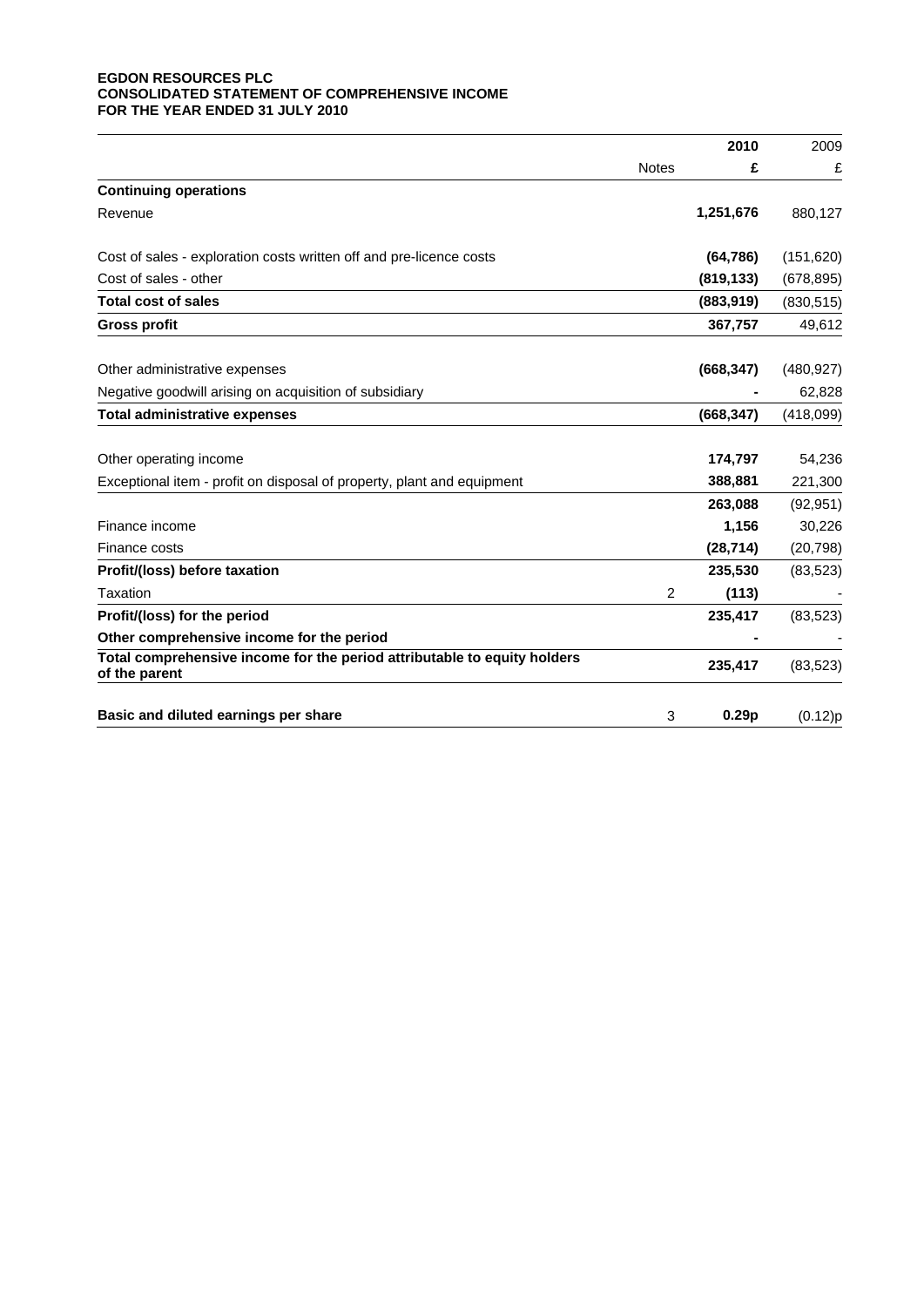## **EGDON RESOURCES PLC CONSOLIDATED STATEMENT OF FINANCIAL POSITION AS AT 31 JULY 2010**

|                                                                            | 2010        | 2009       |
|----------------------------------------------------------------------------|-------------|------------|
|                                                                            | £           | £          |
| <b>Non-current assets</b>                                                  |             |            |
| Intangible assets                                                          | 7,032,533   | 5,697,408  |
| Property, plant and equipment                                              | 8,422,363   | 2,480,488  |
| Total non-current assets                                                   | 15,454,896  | 8,177,896  |
| <b>Current assets</b>                                                      |             |            |
| Inventory                                                                  |             | 12,127     |
| Trade and other receivables                                                | 1,038,896   | 437,502    |
| Available for sale financial assets                                        | 50,000      | 50,000     |
| Cash and cash equivalents                                                  | 2,029,835   | 1,307,143  |
|                                                                            | 3,118,731   | 1,806,772  |
| Assets held for sale                                                       | 21,600      |            |
| <b>Total current assets</b>                                                | 3,140,331   | 1,806,772  |
| <b>Current liabilities</b>                                                 |             |            |
| Trade and other payables                                                   | (1,639,667) | (311,078)  |
| Liabilities directly associated with assets classified as held for<br>sale | (8,645)     |            |
|                                                                            | (1,648,312) | (311,078)  |
| <b>Net current assets</b>                                                  | 1,492,019   | 1,495,694  |
| <b>Total assets less current liabilities</b>                               | 16,946,915  | 9,673,590  |
| <b>Non-current liabilities</b>                                             |             |            |
| Provisions                                                                 | (915, 910)  | (750, 333) |
| <b>Net assets</b>                                                          | 16,031,005  | 8,923,257  |
|                                                                            |             |            |
| <b>Equity</b><br>Share capital                                             | 13,067,577  | 7,547,577  |
| Share premium                                                              | 1,362,500   | 65,000     |
| Share based payment reserve                                                | 84,907      | 30,076     |
| Retained earnings                                                          | 1,516,021   | 1,280,604  |
|                                                                            | 16,031,005  | 8,923,257  |
|                                                                            |             |            |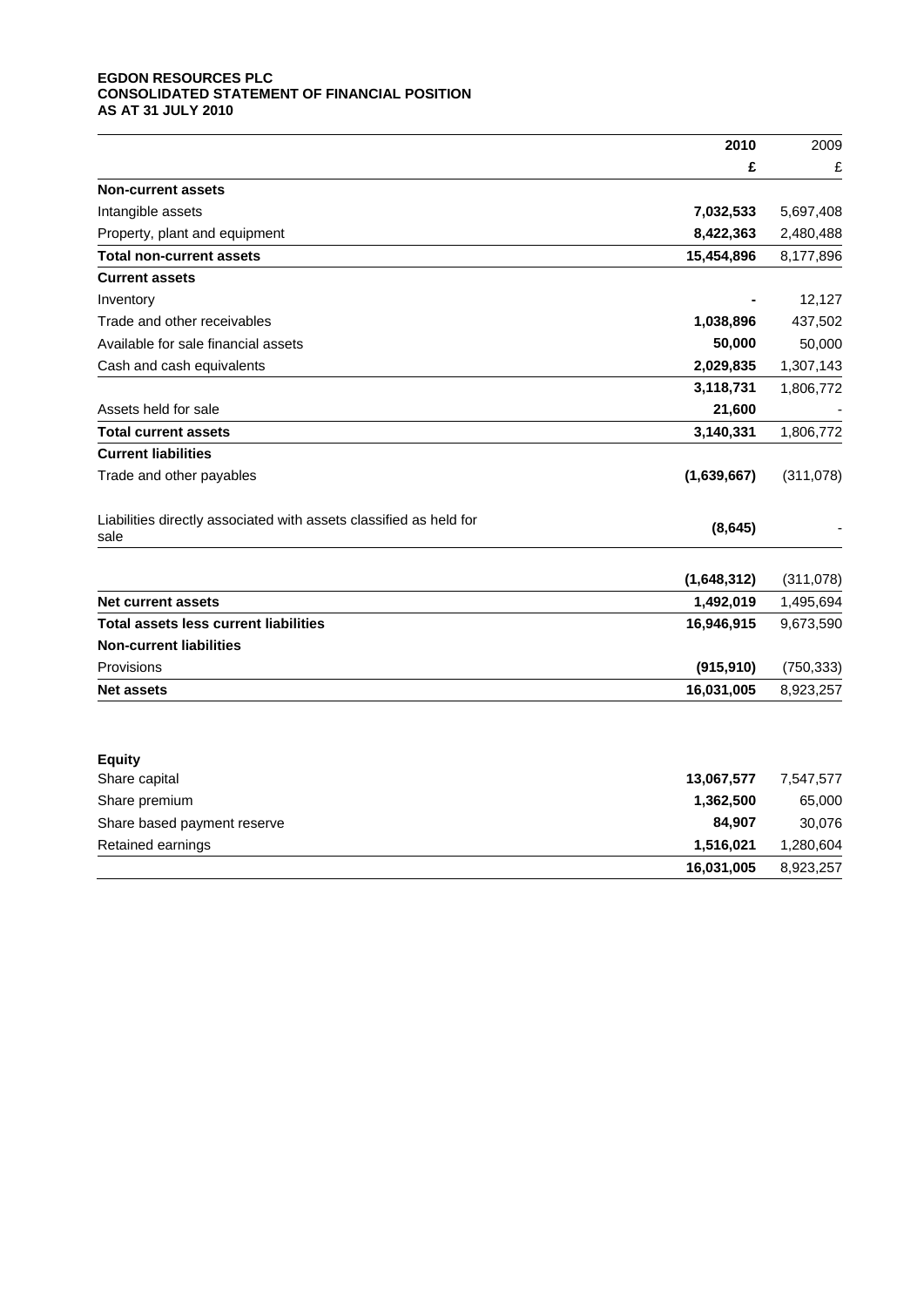## **EGDON RESOURCES PLC CONSOLIDATED STATEMENT OF CASH FLOWS FOR THE YEAR ENDED 31 JULY 2010**

|                                                               | 2010          | 2009       |
|---------------------------------------------------------------|---------------|------------|
|                                                               | £             | £          |
| Cash flows from operating activities                          |               |            |
| Profit / (loss) before tax                                    | 235,530       | (83, 523)  |
| Adjustments for:                                              |               |            |
| Depreciation and impairment of fixed assets                   | 265,346       | 339,499    |
| Deduct negative goodwill                                      |               | (62, 828)  |
| Profit on disposal of property, plant and equipment           | (388, 881)    | (221, 300) |
| Increase in trade and other receivables                       | (399, 622)    | (44, 443)  |
| Decrease/(Increase) in inventory                              | 12,127        | (12, 127)  |
| Increase/(Decrease) in trade payables and other payables      | 358,177       | (20, 261)  |
| Movement in provisions                                        | (3,612)       | (6, 342)   |
| Gross profit on oil well testing                              | 32,767        | 8,153      |
| Finance costs                                                 | 27,905        | 20,798     |
| Finance income                                                | (1, 156)      | (30, 226)  |
| Share based remuneration charge                               | 54,831        | 30,076     |
| <b>Taxation paid</b>                                          | (113)         |            |
| Net cash flow generated from /(used in) operating activities  | 193,299       | (82, 524)  |
| <b>Investing activities</b>                                   |               |            |
| Acquisition of subsidiary (net of cash acquired) (note 18)    |               | (22, 311)  |
| Finance income                                                | 1,156         | 30,226     |
| Payments for exploration and evaluation assets                | (1, 132, 998) | (823, 505) |
| Purchase of property, plant and equipment                     | (898, 055)    | (223, 439) |
| Sale of property, plant and equipment                         | 502,950       | 261,638    |
| Sale of intangible fixed assets                               | 146,635       |            |
| Net cash used in capital expenditure and financial investment | (1, 380, 312) | (777, 391) |
| <b>Financing activities</b>                                   |               |            |
| Issue of shares                                               | 2,000,000     |            |
| Costs associated with issue of shares                         | (82, 500)     |            |
| Net cash flow from financing                                  | 1,917,500     |            |
| Net Increase/(Decrease) in cash and cash equivalents          | 730,487       | (859, 915) |
| Cash and cash equivalents as at 31 July 2009                  | 1,307,143     | 2,167,058  |
| Cash and cash equivalents as at 31 July 2010                  | 2,037,630     | 1,307,143  |

Significant non-cash transactions comprised the issue of equity share capital as consideration for the acquisition of tangible and intangible fixed assets from Encore Oil Plc (note 3), and for decommissioning and reinstatement provisions (note 4).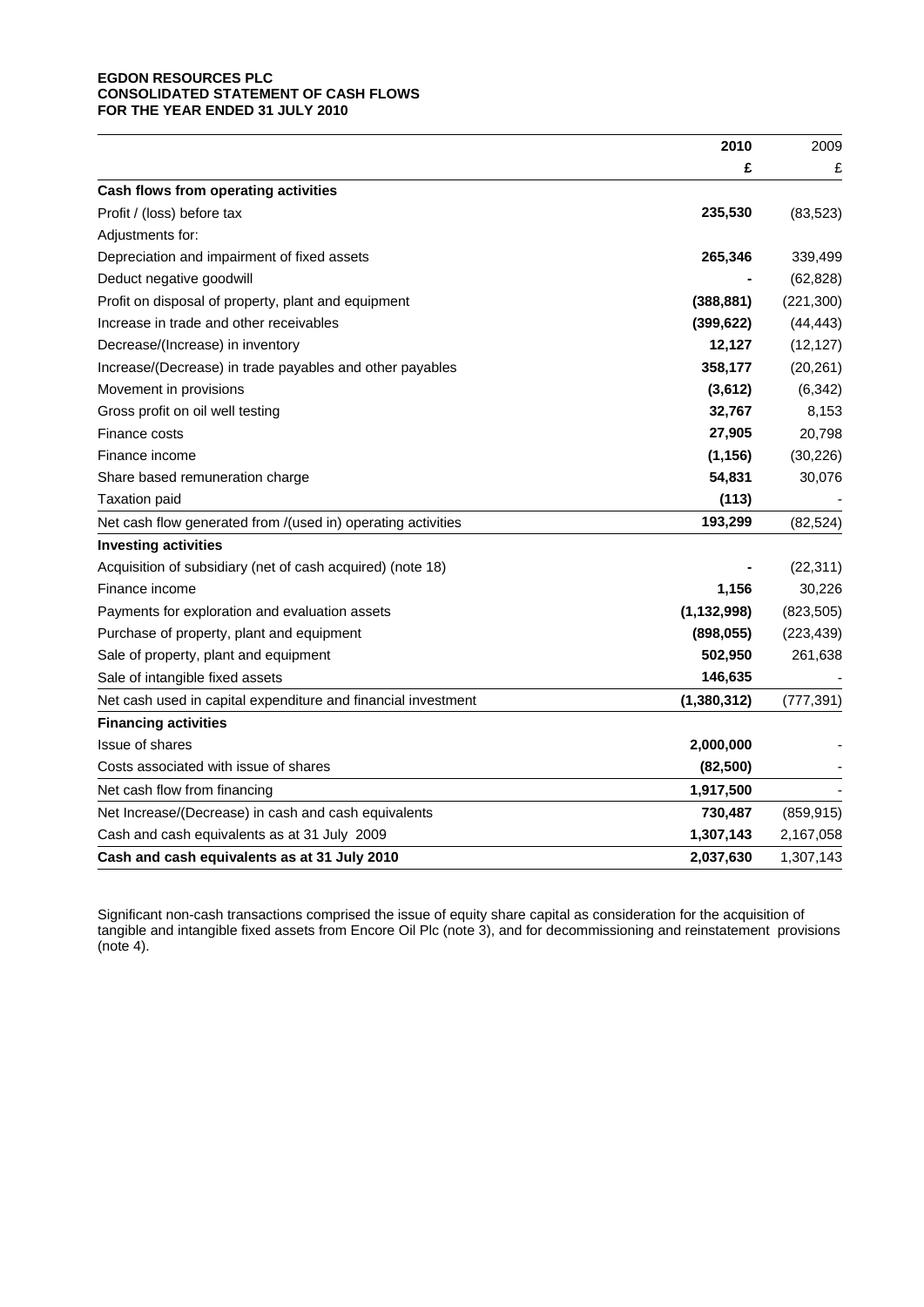#### **EGDON RESOURCES PLC CONSOLIDATED STATEMENT OF CHANGES IN EQUITY FOR THE YEAR ENDED 31 JULY 2010**

| Group                                     | Share based |           |         |           |            |
|-------------------------------------------|-------------|-----------|---------|-----------|------------|
|                                           | Share       | Share     | payment | Retained  | Total      |
|                                           | capital     | premium   | reserve | earnings  | equity     |
|                                           | £           | £         | £       | £         | £          |
| Balance at 1 August 2008                  | 6,861,434   | 65,000    |         | 1,364,127 | 8,290,561  |
| Loss for the period                       |             |           |         | (83, 523) | (83, 523)  |
| Total comprehensive income for the period |             |           |         | (83, 523) | (83, 523)  |
| Issue of ordinary shares                  | 686,143     |           |         |           | 686,143    |
| Share option charge                       |             | ٠         | 30,076  |           | 30,076     |
| Balance at 31 July 2009                   | 7,547,577   | 65,000    | 30,076  | 1,280,604 | 8,923,257  |
| Profit for the period                     |             |           |         | 235,417   | 235,417    |
| Total comprehensive income for the period |             |           |         | 235,417   | 235,417    |
| Issue of ordinary shares (April 2010)     | 1,600,000   | 317,500   |         |           | 1,917,500  |
| Issue of ordinary shares (July 2010)      | 3,920,000   | 980,000   |         |           | 4,900,000  |
| Share option charge                       |             |           | 54,831  |           | 54,831     |
| Balance at 31 July 2010                   | 13,067,577  | 1,362,500 | 84,907  | 1,516,021 | 16,031,005 |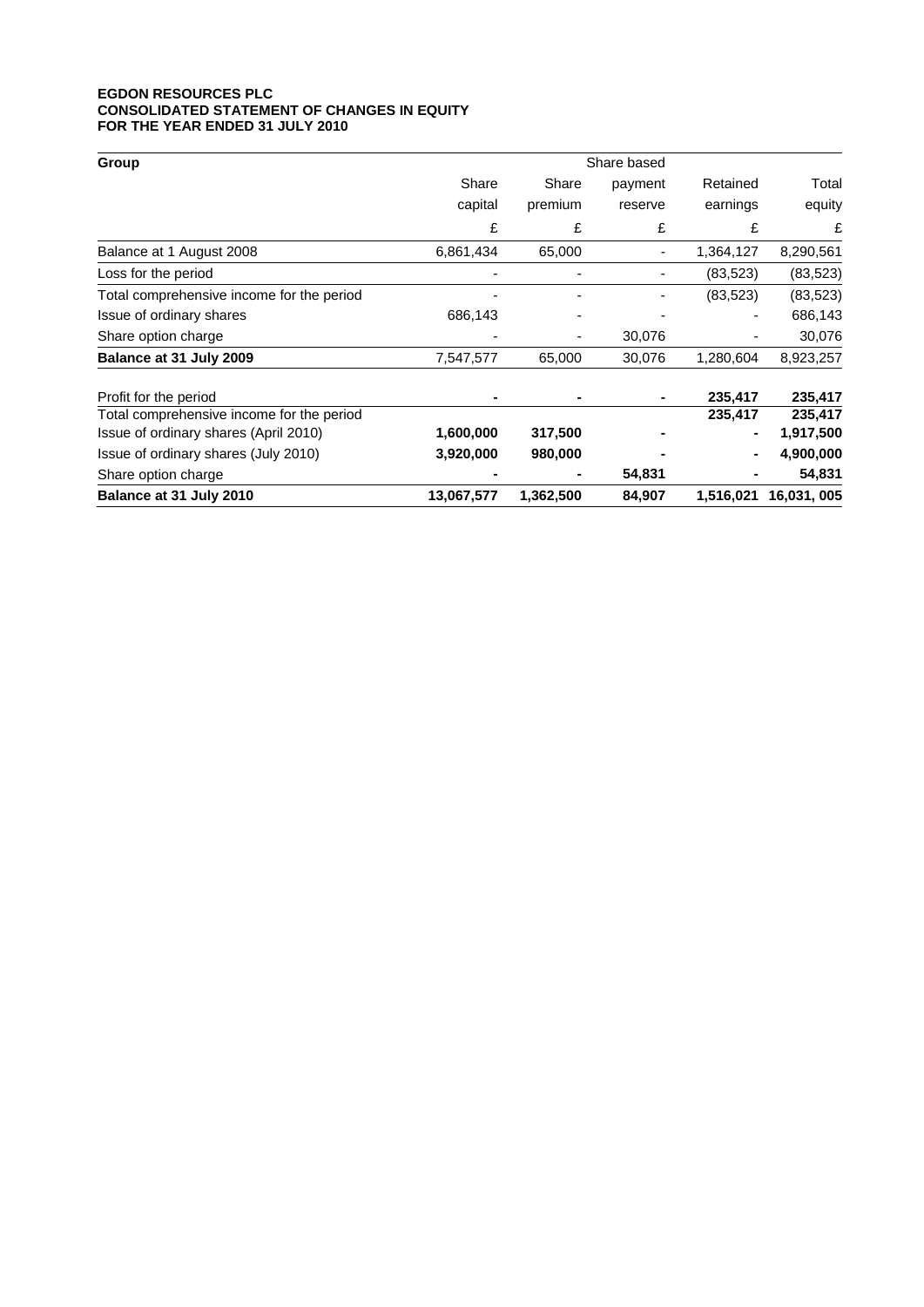#### **EGDON RESOURCES PLC NOTES TO THE FINANCIAL STATEMENTS FOR THE YEAR ENDED 31 JULY 2010**

## **1. Basis of Accounting and Presentation of Financial Information**

The financial information set out in this announcement does not constitute the statutory accounts of the Group for the years ended 31 July 2010 or 31 July 2009. The financial information has been extracted from the statutory accounts of the Group for the years ended 31 July 2010 and 31 July 2009. The auditors, Nexia Smith & Williamson, have reported on these accounts; their reports were unqualified and did not contain a statement under either section 498(2) or 498(3) of the Companies Act 2006 and did not include references to any matters to which the auditor drew attention by way of emphasis.

The statutory accounts for the year ended 31 July 2009 have been delivered to the Registrar of Companies; those for the year ended 31 July 2010 were approved by the board on 2 November 2010 and will be delivered to the Registrar of Companies following the Annual General Meeting.

The Annual Report for the year ended 31 July 2010, including the auditors' report, will be posted to shareholders during the week commencing 15 November 2010 and will be available from the same date both to be downloaded from the Company's website at www.egdon-resources.com and in hard copy from Egdon Resources plc, The Wheat House, 98 High Street, Odiham, Hampshire, RG29 1LP.

In the current financial year, the Group has adopted International Financial Reporting Standard 8 'Operating Segments' and International Accounting Standard 1 'Presentation of Financial Statements' (revised 2007). The adoption of these standards did not have any effect on the financial position or performance of the Group.

There was no other change to the Group's accounting policies for the year ended 31 July 2010 as compared to those published in the statutory accounts for the year ended 31 July 2009.

This preliminary announcement was approved by the Board on 2 November 2010.

#### **2. Income tax**

The major components of income tax expense for the years ended 31 July 2010 and 2009 are:

|                                                                                                | 2010      | 2009      |
|------------------------------------------------------------------------------------------------|-----------|-----------|
|                                                                                                | £         | £         |
| a) Consolidated income statement                                                               |           |           |
| Current income tax charge                                                                      | 113       |           |
| b) A reconciliation between tax expense and the product of accounting result for the years     |           |           |
| ended 31 July 2010 and 2009 is as follows:                                                     |           |           |
| Accounting profit/(loss) before tax from continuing operations                                 | 235.417   | (83, 523) |
| Profit/(Loss) on ordinary activities multiplied by the standard rate of tax of 28% (2009: 28%) | 65.917    | (23, 386) |
| Expenses not permitted for tax purposes                                                        | 25.052    | 15.053    |
| Utilisation/carry forward of tax losses                                                        | (90, 856) | 8,333     |
| Income tax expense reported in the income statement                                            | 113       |           |
|                                                                                                |           |           |

#### **c) Factors that may affect the future tax charge:**

The Group has trading losses of £20,888,574 (2009: £15,926,283) which may reduce future tax charges. Future tax charges may also be reduced by capital allowances on cumulative capital expenditure, supplementary allowances on ring-fenced exploration expenditure and the extent to which any profits are generated by any ring-fenced activities, which attract a higher rate of tax.

#### **d) Deferred taxation**

The Group has an unrecognised deferred taxation asset of £1,752,319 (2009: £2,369,520) at year end. This is represented by accumulated tax losses of £5,848,802 (2009: £4,459,359) offset by accelerated capital allowances of £4,096,481 (2009: £2,089,839).

#### **3. Profit/(Loss) per share**

| ---<br>------- | 0.10<br>1 V<br><b>LUIV</b> | 2009 |
|----------------|----------------------------|------|
|                |                            | -    |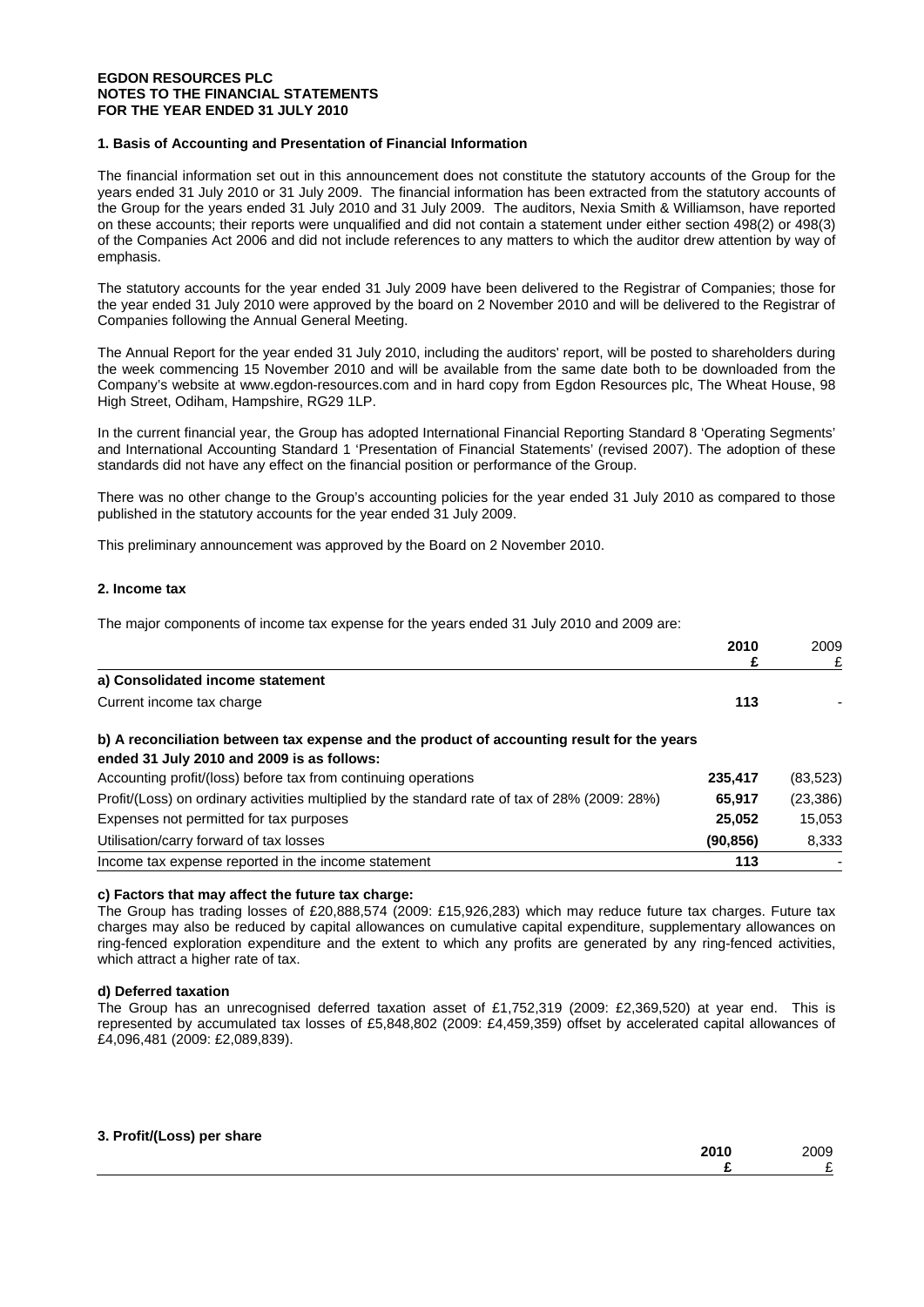| Net profit/(loss) for the financial year                        | 235.417    | (83,523)   |
|-----------------------------------------------------------------|------------|------------|
| Basic weighted average ordinary shares in issue during the year | 80.882.893 | 71,283,718 |
|                                                                 |            |            |
|                                                                 | Pence      | Pence      |

| Basic profit/(loss) per share | 0.29 | (0.12) |
|-------------------------------|------|--------|
|                               |      |        |

| Diluted Profit/(Loss) per share                                   |              |
|-------------------------------------------------------------------|--------------|
|                                                                   | 2010         |
| Net profit/(loss) for the financial year                          | 235,417      |
| Diluted weighted average ordinary shares in issue during the year | 80,887,969   |
|                                                                   | <b>Pence</b> |
| Diluted profit per share                                          | 0.29         |

The 13 May 2008 share options have been excluded as these would be anti-dilutive.

#### **4. Share capital and redeemable preference shares**

|                                           | Allotted, called up and fully paid |            |
|-------------------------------------------|------------------------------------|------------|
| <b>Ordinary share capital</b>             | Number                             | £          |
| At 31 July 2008                           |                                    |            |
| - Ordinary shares of £0.10 each           | 68,614,340                         | 6,861,434  |
| - Issue of new £0.10 ordinary shares      | 6,861,434                          | 686,143    |
| At 31 July 2009                           |                                    |            |
| - Ordinary shares of £0.10 each           | 75,475,774                         | 7,547,577  |
| - Issue of new £0.10 ordinary shares      | 55,200,000                         | 5,520,000  |
| At 31 July 2010                           |                                    |            |
| - Ordinary shares of £0.10 each           | 130,675,774                        | 13,067,577 |
| At 31 July 2009                           |                                    |            |
| - Redeemable preference shares of £1 each | 50,000                             | 12,500     |
| At 31 July 2010                           |                                    |            |
| - Redeemable preference shares of £1 each | 50,000                             | 12,500     |

On 6 April 2010 a placing of 16,000,000 10p ordinary shares with a market value of 12.5p was made. Following the placing 91,475,774 ordinary shares were in issue.

On 28 July 2010 a placing of 39,200,000 10p ordinary shares with a market value of 12.5p was made with EnCore Oil Plc in part consideration for the acquisition of interests in nine exploration and appraisal licences and a 10% interest in the Ceres gas field. Following the placing 130,675,774 ordinary shares were in issue.

On 6 November 2007 50,000 redeemable preference shares of £1 each were issued and are now held by Infrastrata plc. One quarter of the nominal value of these shares is paid up and the shares are entitled to an annual dividend out of distributable profits of 0.00001% per annum on the amount for the time being paid up on each such share and do not carry any voting rights. The Company may redeem the shares at any time by giving preference shareholders one week's notice. Preference shareholders may require the Company to redeem their shares at any time by giving six months' notice. In each case, any redemption is at par and is subject to the provisions of the Companies Act. The preference shares are treated as short term liabilities and included within trade payables.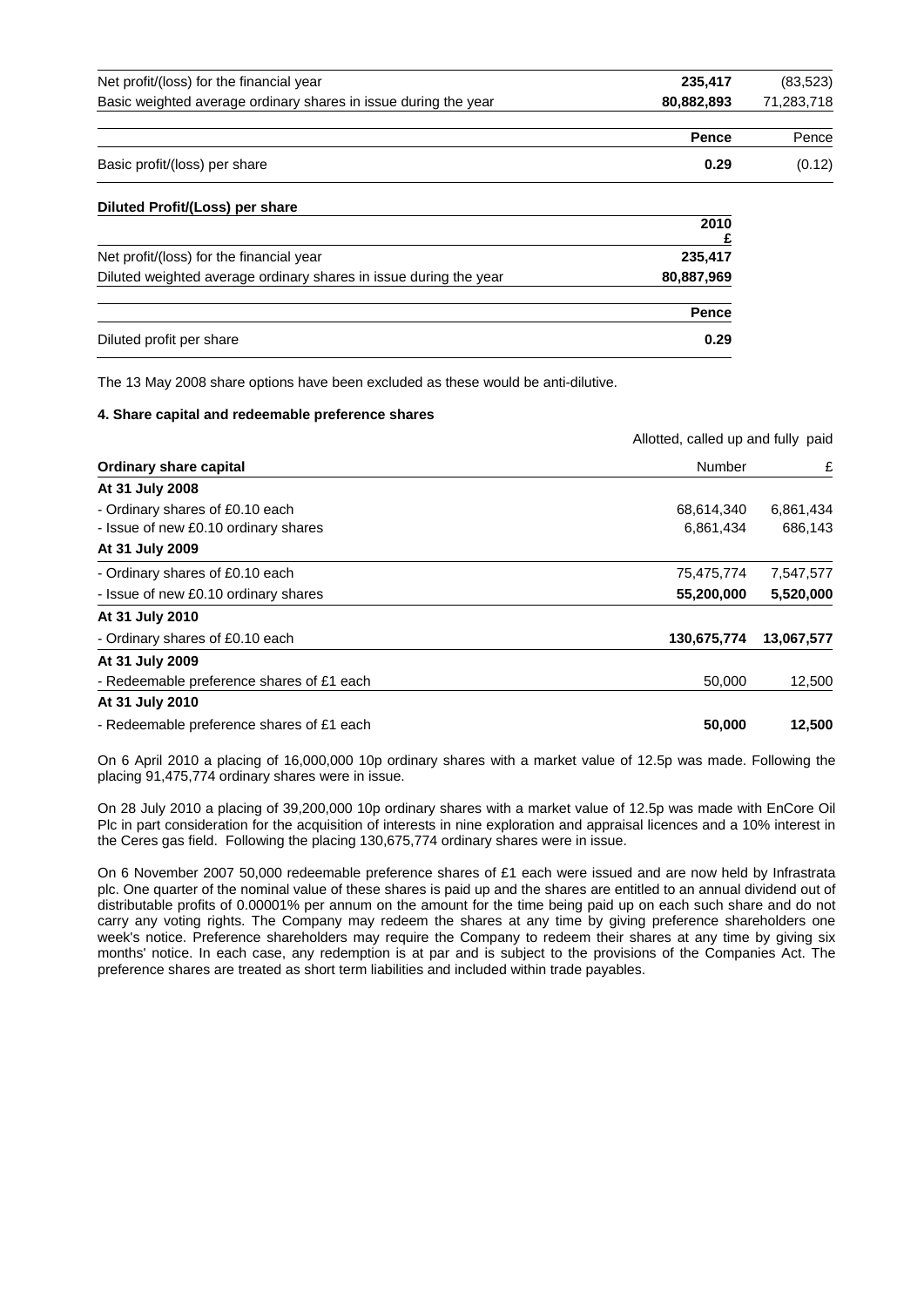## **5. Provision for liabilities**

|                                                            | Other      | Decommissioning | Reinstatement |            |
|------------------------------------------------------------|------------|-----------------|---------------|------------|
|                                                            | provisions | provision       | provision     | Total      |
| Group                                                      | £          | £               | £             | £          |
| At 1 August 2008                                           |            | 249,545         |               | 249,545    |
| Provision made during the year                             | 100,649    | (36, 837)       | 422,520       | 486,332    |
| Paid during the year                                       | (6, 342)   |                 |               | (6, 342)   |
| Unwinding of discount                                      |            | 20,798          |               | 20,798     |
| At 1 August 2009                                           | 94,307     | 233,506         | 422,520       | 750,333    |
| Provision made during the year                             |            | 208,808         | 37,965        | 246,773    |
| Paid during the year                                       | (3,612)    |                 |               | (3,612)    |
| Disposals in the year                                      |            | (69, 962)       | (35, 527)     | (105, 489) |
| Transfer of provision on reclassification to D&P<br>assets |            | 116,412         | (116, 412)    |            |
| Unwinding of discount                                      |            | 13,762          | 14,143        | 27,905     |
| At 31 July 2010                                            | 90,695     | 502,526         | 322.689       | 915,910    |

At 31 July 2010 provision has been made for decommissioning costs on the productive fields at Keddington, Avington and Kirklington. Provision has also been made for reinstatement costs relating to exploration and evaluation assets where work performed to date gives rise to an obligation, principally for site restoration. Assumptions, based on the current economic environment, have been made which management believe are a reasonable basis upon which to estimate the future liability. This estimate will be reviewed regularly to take into account any material change to assumptions. Decommissioning and reinstatement costs will arise between 2011 and 2021, actual costs will depend on future market prices, any variation in the extent of decommissioning and reinstatement to be performed, whether the works can be performed as part of a multi-well programme or in isolation and progress in the relevant technologies.

Other provisions represents the amount expected to be payable to the former shareholder of Egdon Resources Avington Limited under the Net Profit Interest agreement entered into at the time of acquisition. Of the total provision, £21,269 is estimated to be payable within one year.

#### **6. Post balance sheet events**

#### **Completion of Sale of Egdon Resources (New Ventures) Limited**

On 5 October 2010 the sale of Egdon Resources (New Ventures) Ltd ("ERNV"), the holder of certain of Egdon's permit interests in France, to eCORP Oil and Gas UK Ltd ("eCORP") was completed.

The consideration was £4.5 million in cash and the grant of options in relation to the permits sold. The assets of ERNV at completion were a 60% interest in the Navacelles Permit, a 40% interest in the Gex Permit and a 40% interest in the Gex Sud Permit Application. The Options are in relation to a 6% interest in the Gex Permit and the Gex Sud Permit Application and a 9% interest in the Navacelles Permit. These Options are exercisable up to the later of two years from the 23 June 2010 (or in the case of the Gex Sud Permit Application two years from any licence award) or 60 days following plugging and abandonment or the completion of initial testing of the first well on each permit, subject to an end-stop date of 23 June 2015. On exercise of any Back-In Option Egdon will pay to ERNV its pro-rata share of all costs incurred by ERNV on that permit and pay to eCORP the appropriate proportion of the original acquisition price.

Prior to completion, the beneficial interests in the St. Laurent and Pontenx Permits previously held by ERNV were transferred to two newly-incorporated Egdon subsidiaries, Egdon Resources France Limited and Aquitaine Exploration Limited.

Completion of this transaction results in a profit on disposal of ERNV in the region of £4.2 million, significantly increasing Group net assets. This will be recognised in the 2010/11 Group financial statements.

#### **Farm-out of PEDL139 and PEDL140**

On 4 August 2010 Egdon announced a series of farm-out agreements in relation to East Midlands licences PEDL139 and PEDL140 which resulted in the preservation of the licences for a further five years to enable a full evaluation of both the Coal Bed Methane ("Upper Horizon") and shale gas potential ("Lower Horizon").

Egdon now holds a 10% interest in the Upper Horizon in PEDL139 and PEDL140 and a 13.5% in the Lower Horizon. eCORP will carry Egdon's interest in the drilling an testing of a well to test the Lower Horizon to be drilled before 30 September 2013.

#### **Drawdown on Loan Facility**

On 17 August 2010 Egdon issued a Notice of Drawdown for the sum of £1 million in relation to the Facility Agreement made available by EnCore Oil plc ("EnCore") as part of the transaction whereby Egdon acquired certain of EnCore's UK and French assets and which completed on 28 July 2010. The funds were made available to Egdon on 17 September 2010. The Facility Agreement provides a term loan facility for a period of two years from 28 July 2010 in an